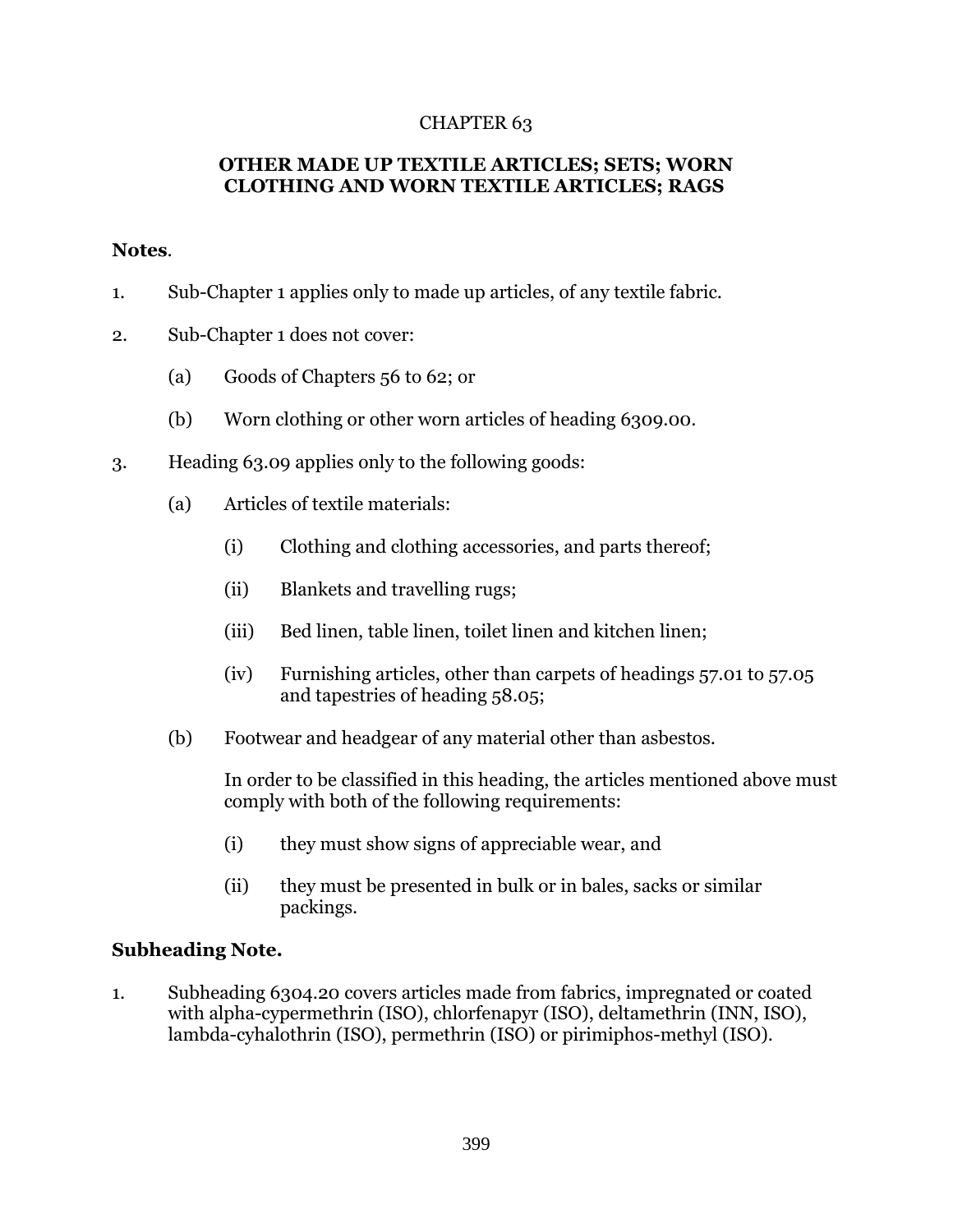| 63.01<br><b>Blankets and travelling rugs.</b><br>- Electric blankets<br>6301.10<br>775.85<br>00<br>20%<br>kg&u<br>- Blankets (other than electric blankets) and travelling<br>6301.20<br>00<br>20%<br>658.31<br>kg<br>rugs, of wool or of fine animal hair<br>- Blankets (other than electric blankets) and travelling<br>6301.30<br>20%<br>$00\,$<br>658.32<br>kg<br>rugs, of cotton<br>- Blankets (other than electric blankets) and travelling<br>20%<br>658.33<br>6301.40<br>$00\,$<br>kg<br>rugs, of synthetic fibres<br>- Other blankets and travelling rugs<br>6301.90<br>658.39<br>00<br>20%<br>kg<br>Bed linen, table linen, toilet linen and kitchen linen.<br>63.02<br>- Bed linen, knitted or crocheted<br>658.41<br>6302.10<br>00<br>20%<br>kg<br>- Other bed linen, printed:<br>6302.20<br>00<br>- - Of cotton<br>6302.21<br>00<br>658.421<br>20%<br>kg<br>6302.22<br>00<br>- - Of man-made fibres<br>658.431<br>20%<br>kg<br>6302.29<br>- - Of other textile materials<br>658.432<br>00<br>20%<br>kg<br>- Other bed linen:<br>6302.30<br>00<br>6302.31<br>00<br>- - Of cotton<br>20%<br>658.422<br>$\mathrm{kg}$<br>- - Of man-made fibres<br>6302.32<br>658.433<br>00<br>20%<br>kg<br>6302.39<br>00<br>- - Of other textile materials<br>658.439<br>20%<br>kg<br>6302.40<br>00<br>- Table linen, knitted or crocheted<br>20%<br>658.44<br>kg<br>6302.50<br>- Other table linen:<br>00<br>6302.51<br>00<br>658.45<br>- - Of cotton<br>20%<br>kg<br>6302.53<br>- - Of man-made fibres<br>00<br>658.462<br>20%<br>kg<br>- - Of other textile materials<br>6302.59<br>00<br>20%<br>658.469<br>kg<br>- Toilet linen and kitchen linen, of terry towelling or<br>6302.60<br>00<br>20%<br>658.471<br>kg<br>similar terry fabrics, of cotton<br>6302.90<br>00<br>- Other:<br>$00\,$<br>$\sqrt{\log n}$<br>658.472<br>6302.91<br>20%<br>- - Of cotton<br>- - Of man-made fibres<br>6302.93<br>00<br>20%<br>658.482<br>kg<br>6302.99<br>00<br>- - Of other textile materials<br>20%<br>658.489<br>kg<br>Curtains (including drapes) and interior blinds;<br>63.03<br>curtain or bed valances.<br>6303.10<br>00<br>- Knitted or crocheted:<br>00<br>- - Of synthetic fibres:<br>6303.12<br>6303.12<br>- - - Curtains (including drapes)<br>658.513<br>10<br>20%<br>kg&u<br>90<br>6303.12<br>$--$ Other<br>20%<br>658.514<br>kg&u | <b>HS</b> | <b>CET</b> | PR1 | <b>RIPTION OF GOODS</b>         | <b>DUTY</b><br><b>RATE</b> | <b>UNIT</b> | <b>SITC</b><br><b>REV4</b> | Vat rate |
|---------------------------------------------------------------------------------------------------------------------------------------------------------------------------------------------------------------------------------------------------------------------------------------------------------------------------------------------------------------------------------------------------------------------------------------------------------------------------------------------------------------------------------------------------------------------------------------------------------------------------------------------------------------------------------------------------------------------------------------------------------------------------------------------------------------------------------------------------------------------------------------------------------------------------------------------------------------------------------------------------------------------------------------------------------------------------------------------------------------------------------------------------------------------------------------------------------------------------------------------------------------------------------------------------------------------------------------------------------------------------------------------------------------------------------------------------------------------------------------------------------------------------------------------------------------------------------------------------------------------------------------------------------------------------------------------------------------------------------------------------------------------------------------------------------------------------------------------------------------------------------------------------------------------------------------------------------------------------------------------------------------------------------------------------------------------------------------------------------------------------------------------------------------------------------------------------------------------------------------------------------------------------------------------------------------------------------------|-----------|------------|-----|---------------------------------|----------------------------|-------------|----------------------------|----------|
|                                                                                                                                                                                                                                                                                                                                                                                                                                                                                                                                                                                                                                                                                                                                                                                                                                                                                                                                                                                                                                                                                                                                                                                                                                                                                                                                                                                                                                                                                                                                                                                                                                                                                                                                                                                                                                                                                                                                                                                                                                                                                                                                                                                                                                                                                                                                       |           |            |     |                                 |                            |             |                            |          |
|                                                                                                                                                                                                                                                                                                                                                                                                                                                                                                                                                                                                                                                                                                                                                                                                                                                                                                                                                                                                                                                                                                                                                                                                                                                                                                                                                                                                                                                                                                                                                                                                                                                                                                                                                                                                                                                                                                                                                                                                                                                                                                                                                                                                                                                                                                                                       |           |            |     |                                 |                            |             |                            |          |
|                                                                                                                                                                                                                                                                                                                                                                                                                                                                                                                                                                                                                                                                                                                                                                                                                                                                                                                                                                                                                                                                                                                                                                                                                                                                                                                                                                                                                                                                                                                                                                                                                                                                                                                                                                                                                                                                                                                                                                                                                                                                                                                                                                                                                                                                                                                                       |           |            |     |                                 |                            |             |                            |          |
|                                                                                                                                                                                                                                                                                                                                                                                                                                                                                                                                                                                                                                                                                                                                                                                                                                                                                                                                                                                                                                                                                                                                                                                                                                                                                                                                                                                                                                                                                                                                                                                                                                                                                                                                                                                                                                                                                                                                                                                                                                                                                                                                                                                                                                                                                                                                       |           |            |     |                                 |                            |             |                            |          |
|                                                                                                                                                                                                                                                                                                                                                                                                                                                                                                                                                                                                                                                                                                                                                                                                                                                                                                                                                                                                                                                                                                                                                                                                                                                                                                                                                                                                                                                                                                                                                                                                                                                                                                                                                                                                                                                                                                                                                                                                                                                                                                                                                                                                                                                                                                                                       |           |            |     |                                 |                            |             |                            |          |
|                                                                                                                                                                                                                                                                                                                                                                                                                                                                                                                                                                                                                                                                                                                                                                                                                                                                                                                                                                                                                                                                                                                                                                                                                                                                                                                                                                                                                                                                                                                                                                                                                                                                                                                                                                                                                                                                                                                                                                                                                                                                                                                                                                                                                                                                                                                                       |           |            |     |                                 |                            |             |                            |          |
|                                                                                                                                                                                                                                                                                                                                                                                                                                                                                                                                                                                                                                                                                                                                                                                                                                                                                                                                                                                                                                                                                                                                                                                                                                                                                                                                                                                                                                                                                                                                                                                                                                                                                                                                                                                                                                                                                                                                                                                                                                                                                                                                                                                                                                                                                                                                       |           |            |     |                                 |                            |             |                            |          |
|                                                                                                                                                                                                                                                                                                                                                                                                                                                                                                                                                                                                                                                                                                                                                                                                                                                                                                                                                                                                                                                                                                                                                                                                                                                                                                                                                                                                                                                                                                                                                                                                                                                                                                                                                                                                                                                                                                                                                                                                                                                                                                                                                                                                                                                                                                                                       |           |            |     |                                 |                            |             |                            |          |
|                                                                                                                                                                                                                                                                                                                                                                                                                                                                                                                                                                                                                                                                                                                                                                                                                                                                                                                                                                                                                                                                                                                                                                                                                                                                                                                                                                                                                                                                                                                                                                                                                                                                                                                                                                                                                                                                                                                                                                                                                                                                                                                                                                                                                                                                                                                                       |           |            |     |                                 |                            |             |                            |          |
|                                                                                                                                                                                                                                                                                                                                                                                                                                                                                                                                                                                                                                                                                                                                                                                                                                                                                                                                                                                                                                                                                                                                                                                                                                                                                                                                                                                                                                                                                                                                                                                                                                                                                                                                                                                                                                                                                                                                                                                                                                                                                                                                                                                                                                                                                                                                       |           |            |     |                                 |                            |             |                            |          |
|                                                                                                                                                                                                                                                                                                                                                                                                                                                                                                                                                                                                                                                                                                                                                                                                                                                                                                                                                                                                                                                                                                                                                                                                                                                                                                                                                                                                                                                                                                                                                                                                                                                                                                                                                                                                                                                                                                                                                                                                                                                                                                                                                                                                                                                                                                                                       |           |            |     |                                 |                            |             |                            |          |
|                                                                                                                                                                                                                                                                                                                                                                                                                                                                                                                                                                                                                                                                                                                                                                                                                                                                                                                                                                                                                                                                                                                                                                                                                                                                                                                                                                                                                                                                                                                                                                                                                                                                                                                                                                                                                                                                                                                                                                                                                                                                                                                                                                                                                                                                                                                                       |           |            |     |                                 |                            |             |                            |          |
|                                                                                                                                                                                                                                                                                                                                                                                                                                                                                                                                                                                                                                                                                                                                                                                                                                                                                                                                                                                                                                                                                                                                                                                                                                                                                                                                                                                                                                                                                                                                                                                                                                                                                                                                                                                                                                                                                                                                                                                                                                                                                                                                                                                                                                                                                                                                       |           |            |     |                                 |                            |             |                            |          |
|                                                                                                                                                                                                                                                                                                                                                                                                                                                                                                                                                                                                                                                                                                                                                                                                                                                                                                                                                                                                                                                                                                                                                                                                                                                                                                                                                                                                                                                                                                                                                                                                                                                                                                                                                                                                                                                                                                                                                                                                                                                                                                                                                                                                                                                                                                                                       |           |            |     |                                 |                            |             |                            |          |
|                                                                                                                                                                                                                                                                                                                                                                                                                                                                                                                                                                                                                                                                                                                                                                                                                                                                                                                                                                                                                                                                                                                                                                                                                                                                                                                                                                                                                                                                                                                                                                                                                                                                                                                                                                                                                                                                                                                                                                                                                                                                                                                                                                                                                                                                                                                                       |           |            |     |                                 |                            |             |                            |          |
|                                                                                                                                                                                                                                                                                                                                                                                                                                                                                                                                                                                                                                                                                                                                                                                                                                                                                                                                                                                                                                                                                                                                                                                                                                                                                                                                                                                                                                                                                                                                                                                                                                                                                                                                                                                                                                                                                                                                                                                                                                                                                                                                                                                                                                                                                                                                       |           |            |     |                                 |                            |             |                            |          |
|                                                                                                                                                                                                                                                                                                                                                                                                                                                                                                                                                                                                                                                                                                                                                                                                                                                                                                                                                                                                                                                                                                                                                                                                                                                                                                                                                                                                                                                                                                                                                                                                                                                                                                                                                                                                                                                                                                                                                                                                                                                                                                                                                                                                                                                                                                                                       |           |            |     |                                 |                            |             |                            |          |
|                                                                                                                                                                                                                                                                                                                                                                                                                                                                                                                                                                                                                                                                                                                                                                                                                                                                                                                                                                                                                                                                                                                                                                                                                                                                                                                                                                                                                                                                                                                                                                                                                                                                                                                                                                                                                                                                                                                                                                                                                                                                                                                                                                                                                                                                                                                                       |           |            |     |                                 |                            |             |                            |          |
|                                                                                                                                                                                                                                                                                                                                                                                                                                                                                                                                                                                                                                                                                                                                                                                                                                                                                                                                                                                                                                                                                                                                                                                                                                                                                                                                                                                                                                                                                                                                                                                                                                                                                                                                                                                                                                                                                                                                                                                                                                                                                                                                                                                                                                                                                                                                       |           |            |     |                                 |                            |             |                            |          |
|                                                                                                                                                                                                                                                                                                                                                                                                                                                                                                                                                                                                                                                                                                                                                                                                                                                                                                                                                                                                                                                                                                                                                                                                                                                                                                                                                                                                                                                                                                                                                                                                                                                                                                                                                                                                                                                                                                                                                                                                                                                                                                                                                                                                                                                                                                                                       |           |            |     |                                 |                            |             |                            |          |
|                                                                                                                                                                                                                                                                                                                                                                                                                                                                                                                                                                                                                                                                                                                                                                                                                                                                                                                                                                                                                                                                                                                                                                                                                                                                                                                                                                                                                                                                                                                                                                                                                                                                                                                                                                                                                                                                                                                                                                                                                                                                                                                                                                                                                                                                                                                                       |           |            |     |                                 |                            |             |                            |          |
|                                                                                                                                                                                                                                                                                                                                                                                                                                                                                                                                                                                                                                                                                                                                                                                                                                                                                                                                                                                                                                                                                                                                                                                                                                                                                                                                                                                                                                                                                                                                                                                                                                                                                                                                                                                                                                                                                                                                                                                                                                                                                                                                                                                                                                                                                                                                       |           |            |     |                                 |                            |             |                            |          |
|                                                                                                                                                                                                                                                                                                                                                                                                                                                                                                                                                                                                                                                                                                                                                                                                                                                                                                                                                                                                                                                                                                                                                                                                                                                                                                                                                                                                                                                                                                                                                                                                                                                                                                                                                                                                                                                                                                                                                                                                                                                                                                                                                                                                                                                                                                                                       |           |            |     |                                 |                            |             |                            |          |
|                                                                                                                                                                                                                                                                                                                                                                                                                                                                                                                                                                                                                                                                                                                                                                                                                                                                                                                                                                                                                                                                                                                                                                                                                                                                                                                                                                                                                                                                                                                                                                                                                                                                                                                                                                                                                                                                                                                                                                                                                                                                                                                                                                                                                                                                                                                                       |           |            |     |                                 |                            |             |                            |          |
|                                                                                                                                                                                                                                                                                                                                                                                                                                                                                                                                                                                                                                                                                                                                                                                                                                                                                                                                                                                                                                                                                                                                                                                                                                                                                                                                                                                                                                                                                                                                                                                                                                                                                                                                                                                                                                                                                                                                                                                                                                                                                                                                                                                                                                                                                                                                       |           |            |     |                                 |                            |             |                            |          |
|                                                                                                                                                                                                                                                                                                                                                                                                                                                                                                                                                                                                                                                                                                                                                                                                                                                                                                                                                                                                                                                                                                                                                                                                                                                                                                                                                                                                                                                                                                                                                                                                                                                                                                                                                                                                                                                                                                                                                                                                                                                                                                                                                                                                                                                                                                                                       |           |            |     |                                 |                            |             |                            |          |
|                                                                                                                                                                                                                                                                                                                                                                                                                                                                                                                                                                                                                                                                                                                                                                                                                                                                                                                                                                                                                                                                                                                                                                                                                                                                                                                                                                                                                                                                                                                                                                                                                                                                                                                                                                                                                                                                                                                                                                                                                                                                                                                                                                                                                                                                                                                                       |           |            |     |                                 |                            |             |                            |          |
|                                                                                                                                                                                                                                                                                                                                                                                                                                                                                                                                                                                                                                                                                                                                                                                                                                                                                                                                                                                                                                                                                                                                                                                                                                                                                                                                                                                                                                                                                                                                                                                                                                                                                                                                                                                                                                                                                                                                                                                                                                                                                                                                                                                                                                                                                                                                       |           |            |     |                                 |                            |             |                            |          |
|                                                                                                                                                                                                                                                                                                                                                                                                                                                                                                                                                                                                                                                                                                                                                                                                                                                                                                                                                                                                                                                                                                                                                                                                                                                                                                                                                                                                                                                                                                                                                                                                                                                                                                                                                                                                                                                                                                                                                                                                                                                                                                                                                                                                                                                                                                                                       |           |            |     |                                 |                            |             |                            |          |
|                                                                                                                                                                                                                                                                                                                                                                                                                                                                                                                                                                                                                                                                                                                                                                                                                                                                                                                                                                                                                                                                                                                                                                                                                                                                                                                                                                                                                                                                                                                                                                                                                                                                                                                                                                                                                                                                                                                                                                                                                                                                                                                                                                                                                                                                                                                                       |           |            |     |                                 |                            |             |                            |          |
|                                                                                                                                                                                                                                                                                                                                                                                                                                                                                                                                                                                                                                                                                                                                                                                                                                                                                                                                                                                                                                                                                                                                                                                                                                                                                                                                                                                                                                                                                                                                                                                                                                                                                                                                                                                                                                                                                                                                                                                                                                                                                                                                                                                                                                                                                                                                       |           |            |     |                                 |                            |             |                            |          |
|                                                                                                                                                                                                                                                                                                                                                                                                                                                                                                                                                                                                                                                                                                                                                                                                                                                                                                                                                                                                                                                                                                                                                                                                                                                                                                                                                                                                                                                                                                                                                                                                                                                                                                                                                                                                                                                                                                                                                                                                                                                                                                                                                                                                                                                                                                                                       |           |            |     |                                 |                            |             |                            |          |
|                                                                                                                                                                                                                                                                                                                                                                                                                                                                                                                                                                                                                                                                                                                                                                                                                                                                                                                                                                                                                                                                                                                                                                                                                                                                                                                                                                                                                                                                                                                                                                                                                                                                                                                                                                                                                                                                                                                                                                                                                                                                                                                                                                                                                                                                                                                                       |           |            |     |                                 |                            |             |                            |          |
|                                                                                                                                                                                                                                                                                                                                                                                                                                                                                                                                                                                                                                                                                                                                                                                                                                                                                                                                                                                                                                                                                                                                                                                                                                                                                                                                                                                                                                                                                                                                                                                                                                                                                                                                                                                                                                                                                                                                                                                                                                                                                                                                                                                                                                                                                                                                       |           |            |     |                                 |                            |             |                            |          |
|                                                                                                                                                                                                                                                                                                                                                                                                                                                                                                                                                                                                                                                                                                                                                                                                                                                                                                                                                                                                                                                                                                                                                                                                                                                                                                                                                                                                                                                                                                                                                                                                                                                                                                                                                                                                                                                                                                                                                                                                                                                                                                                                                                                                                                                                                                                                       | 6303.19   | 00         |     | - - Of other textile materials: |                            |             |                            |          |
| --- Curtains (including drapes)<br>6303.19<br>10<br>20%<br>658.515<br>kg&u                                                                                                                                                                                                                                                                                                                                                                                                                                                                                                                                                                                                                                                                                                                                                                                                                                                                                                                                                                                                                                                                                                                                                                                                                                                                                                                                                                                                                                                                                                                                                                                                                                                                                                                                                                                                                                                                                                                                                                                                                                                                                                                                                                                                                                                            |           |            |     |                                 |                            |             |                            |          |
| 90<br>6303.19<br>658.516<br>$--$ Other<br>20%<br>kg&u                                                                                                                                                                                                                                                                                                                                                                                                                                                                                                                                                                                                                                                                                                                                                                                                                                                                                                                                                                                                                                                                                                                                                                                                                                                                                                                                                                                                                                                                                                                                                                                                                                                                                                                                                                                                                                                                                                                                                                                                                                                                                                                                                                                                                                                                                 |           |            |     |                                 |                            |             |                            |          |
| 6303.90<br>00<br>- Other:                                                                                                                                                                                                                                                                                                                                                                                                                                                                                                                                                                                                                                                                                                                                                                                                                                                                                                                                                                                                                                                                                                                                                                                                                                                                                                                                                                                                                                                                                                                                                                                                                                                                                                                                                                                                                                                                                                                                                                                                                                                                                                                                                                                                                                                                                                             |           |            |     |                                 |                            |             |                            |          |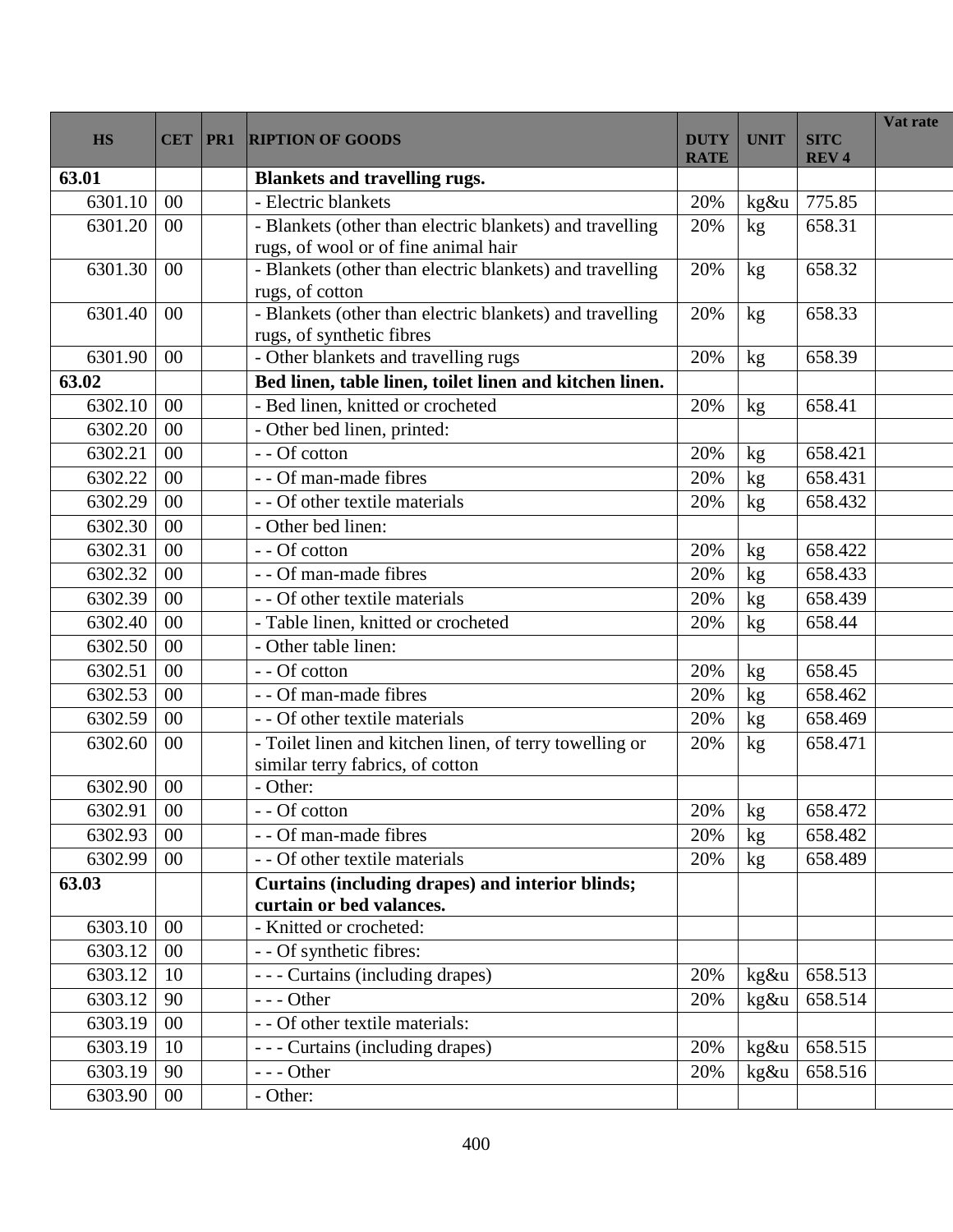| <b>HS</b> | <b>CET</b> | PR1 | <b>RIPTION OF GOODS</b>                                                                               | <b>DUTY</b><br><b>RATE</b> | <b>UNIT</b>   | <b>SITC</b><br><b>REV4</b> | Vat rate |
|-----------|------------|-----|-------------------------------------------------------------------------------------------------------|----------------------------|---------------|----------------------------|----------|
| 6303.91   | 00         |     | - - Of cotton                                                                                         | 20%                        | kg&u          | 658.517                    |          |
| 6303.92   | 00         |     | - - Of synthetic fibres                                                                               | 20%                        | kg&u          | 658.518                    |          |
| 6303.99   | 00         |     | - - Of other textile materials                                                                        | 20%                        | kg&u          | 658.519                    |          |
| 63.04     |            |     | Other furnishing articles, excluding those of<br>heading 94.04.                                       |                            |               |                            |          |
| 6304.10   | 00         |     | - Bedspreads:                                                                                         |                            |               |                            |          |
| 6304.11   | 00         |     | - - Knitted or crocheted                                                                              | 20%                        | kg            | 658.521                    |          |
| 6304.19   | 00         |     | - - Other                                                                                             | 20%                        | kg            | 658.529                    |          |
| 6304.20   | 00         |     | - Bed nets, specified in Subheading Note 1 to this<br>Chapter                                         | 20%                        | kg            | 658.597                    |          |
| 6304.90   | 00         |     | - Other:                                                                                              |                            |               |                            |          |
| 6304.91   | 00         |     | - - Knitted or crocheted                                                                              | 20%                        | $\mathrm{kg}$ | 658.591                    |          |
| 6304.92   | 00         |     | - - Not knitted or crocheted, of cotton:                                                              |                            |               |                            |          |
| 6304.92   | 10         |     | - - - Woven wall hangings                                                                             | 20%                        | kg            | 658.592                    |          |
| 6304.92   | 90         |     | $--$ Other                                                                                            | 20%                        | kg            | 658.593                    |          |
| 6304.93   | 00         |     | - - Not knitted or crocheted, of synthetic fibres:                                                    |                            |               |                            |          |
| 6304.93   | 10         |     | - - - Woven wall hangings                                                                             | 20%                        | kg            | 658.594                    |          |
| 6304.93   | 90         |     | $--$ Other                                                                                            | 20%                        | kg            | 658.595                    |          |
| 6304.99   | 00         |     | - - Not knitted or crocheted, of other textile materials:                                             |                            |               |                            |          |
| 6304.99   | 10         |     | - - - Woven wall hangings                                                                             | 20%                        | kg            | 658.596                    |          |
| 6304.99   | 90         |     | $--- Other$                                                                                           | 20%                        | kg            | 658.599                    |          |
| 63.05     |            |     | Sacks and bags, of a kind used for the packing of<br>goods.                                           |                            |               |                            |          |
| 6305.10   | 00         |     | - Of jute or of other textile bast fibres of heading 53.03                                            | 5%                         | kg&u          | 658.11                     |          |
| 6305.20   | 00         |     | - Of cotton                                                                                           | 5%                         | kg&u          | 658.12                     |          |
| 6305.30   | 00         |     | - Of man-made textile materials:                                                                      |                            |               |                            |          |
| 6305.32   | 00         |     | - - Flexible intermediate bulk containers                                                             | 5%                         | kg&u          | 658.131                    |          |
| 6305.33   | 00         |     | - - Other, of polyethylene or polypropylene strip or the<br>like                                      | 5%                         | kg&u          | 658.132                    |          |
| 6305.39   | 00         |     | - - Other                                                                                             | 5%                         | $kg\&u$       | 658.139                    |          |
| 6305.90   | 00         |     | - Of other textile materials                                                                          | 5%                         | kg&u          | 658.19                     |          |
| 63.06     |            |     | Tarpaulins, awnings and sunblinds; tents; sails for<br>boats, sailboards or landcraft; camping goods. |                            |               |                            |          |
| 6306.10   | 00         |     | - Tarpaulins, awnings and sunblinds:                                                                  |                            |               |                            |          |
| 6306.12   | 00         |     | - - Of synthetic fibres:                                                                              |                            |               |                            |          |
| 6306.12   | 10         |     | $\overline{-}$ - Tarpaulins                                                                           | 5%                         | kg            | 658.214                    |          |
| 6306.12   | 20         |     | - - - Awnings                                                                                         | 15%                        | kg            | 658.215                    |          |
| 6306.12   | 30         |     | --- Sunblinds                                                                                         | 15%                        | kg            | 658.216                    |          |
| 6306.19   | 00         |     | - - Of other textile materials:                                                                       |                            |               |                            |          |
| 6306.19   | 10         |     | - - - Tarpaulins                                                                                      | 5%                         | kg            | 658.217                    |          |